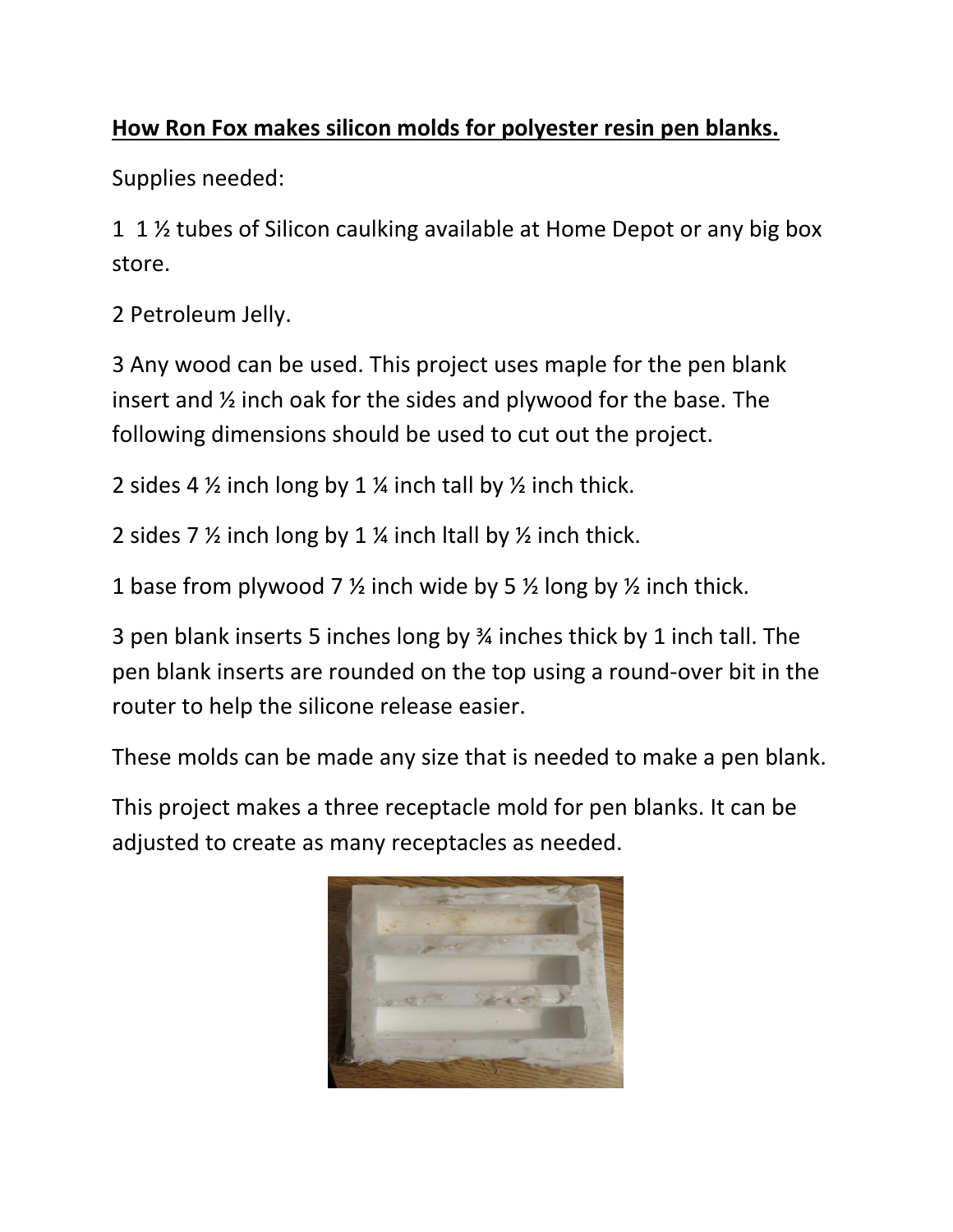## Procedure:

1 Cut out all the parts and pre-drill them to make assembly easier.



2 Cover your pieces in petroleum jelly on all sides. This helps to keep the silicon from sticking to the mold.



3 Assemble your mold using the #6x 1 inch screws.



4 Squeeze in the silicon sealant making sure to get it into all the nooks and crannies so you won't have any voids when you remove the silicon mold.